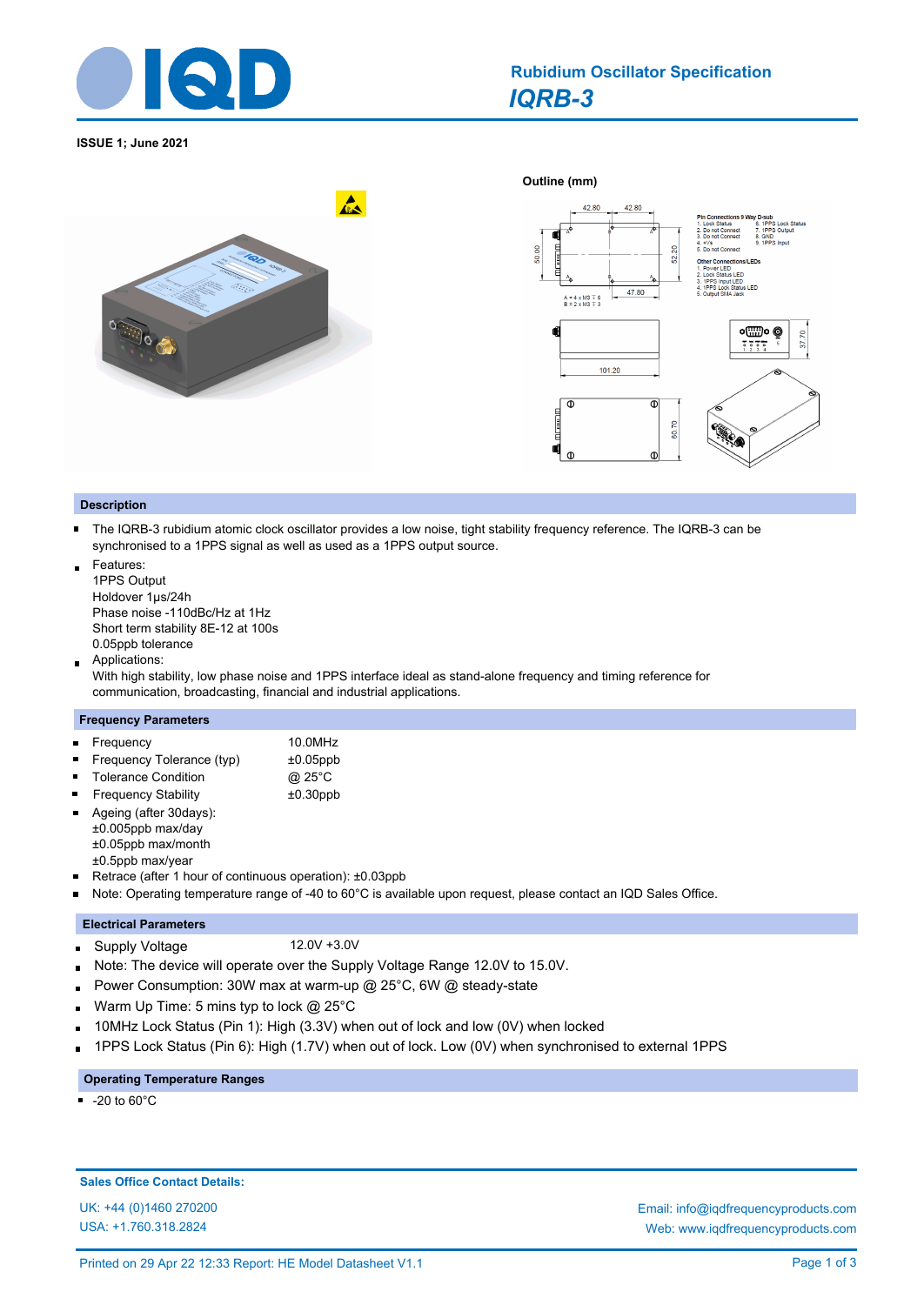

## **Output Details**

- Output Compatibility **Sine**  $\blacksquare$
- $\blacksquare$ Drive Capability 50Ω
- $\blacksquare$ Output Level (@ 50Ω): +8dBm ±2dBm
- Output Connector Type: SMA  $\blacksquare$
- Note: CMOS output available on request  $\blacksquare$

## **Noise Parameters**

- $\blacksquare$ Short Term Stability (ADEV) typical:
	- 1s 5.0E-11
	- 10s 6.0E-12
	- 100s 8.0E-12
- Phase Noise (typ):  $\blacksquare$ 
	- -110dBc/Hz @ 1Hz
	- -135dBc/Hz @ 10Hz
	- -145dBc/Hz @ 100Hz -155dBc/Hz @ 1kHz
	-
	- -158dBc/Hz @ 10kHz
- Harmonics: -25dBc max

## **Environmental Parameters**

- $\blacksquare$ Storage Temperature Range: -40 to 90°C
- $\blacksquare$ Mechanical Shock: IEC 60068-2-27, Test Ea: Acceleration of 50g peak amplitude for 11ms duration
- $\blacksquare$ Vibration: IEC 60068-2-06, Test Fc: 10Hz-55Hz 1.5mm displacement, 55Hz-500Hz 10g acceleration
- Atmospheric Pressure: 1E-13/mbar
- Magnetic Field Sensitivity: 5E-12/Gauss o.

#### **Manufacturing Details**

 $\blacksquare$ These products need to maintain thermal stability to obtain optimum performance. Mounting the device in direct contact to a chassis may cause detrimental heat sink effect, it is recommend to mount the device with >1mm clearance from the base. Avoid airflow and do not attempt to mount heat sink to the device.

## **Compliance**

- RoHS Status (2015/863/EU) Compliant  $\blacksquare$
- REACh Status **Compliant**  $\blacksquare$
- MSL Rating (JDEC-STD-033): Not Applicable

#### **Packaging Details**

Pack Style: Bulk Bulk pack  $\blacksquare$ Pack Size: 1

UK: +44 (0)1460 270200 Email: info@iqdfrequencyproducts.com Web: www.iqdfrequencyproducts.com